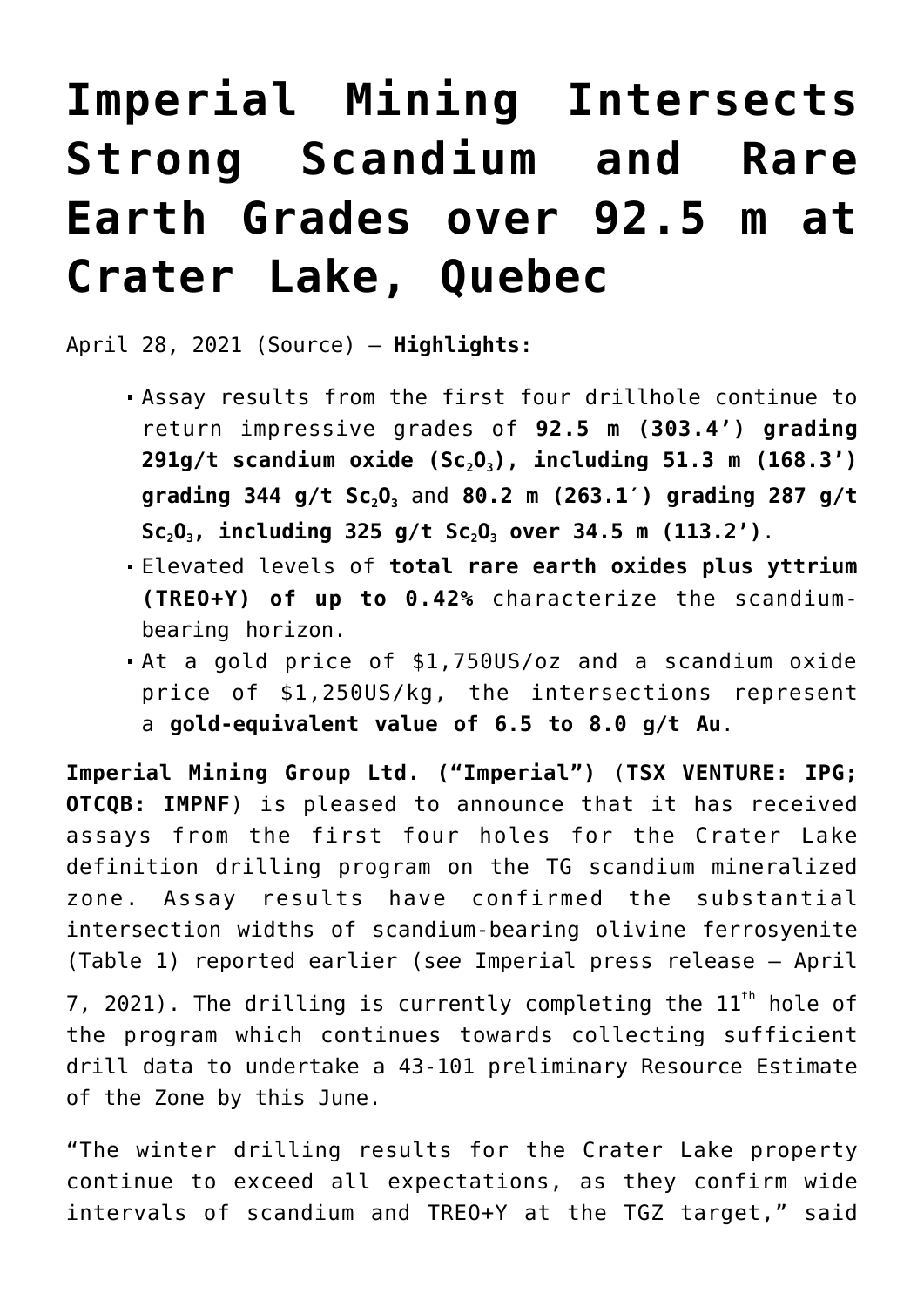Peter Cashin, Imperial's President & Chief Executive Officer. "Drilling has now defined the Zone on 50 m sections between Sections 350N and 600N and mineralization has been traced by drilling over 600m in total strike length from surface to a vertical depth of up to 200 m. Importantly, the zone appears to get wider and higher grade with depth."

#### **CURRENT DRILLING**

To date, 10 drillholes for 1,403.7 m have been completed (Table 2, Figures 1, 2 and 3). All drillholes have intersected the target mafic intrusive host rock. The drilling indicates that the TG scandium Zone is doubly dipping between 83 $^{^{\circ}}$  west to 70 0 east, with a north-northeast strike direction. The widths of the mineralized zone vary between 55 and 135 m (180-443') in true thickness. Mineralization is open at depth below the 200 m vertical level and along strike and appears as a thickening, conical-shaped body in cross-section.

| Hole #       | From<br>(m) | $\mathsf{To}$ (m) | <b>Interval</b><br>(m) | <b>Sc</b><br>(g/t) | $Sc_2O_3$ (g/t) | TRE0+Y<br>(%) |
|--------------|-------------|-------------------|------------------------|--------------------|-----------------|---------------|
| CL21040      | 20.85       | 101.5             | 80.2                   | 187                | 287<br>0.320    |               |
| Incl.        | 42.51       | 57.0              | 14.49                  | 214                | 328             | 0.352         |
| and<br>Incl. | 60.97       | 95.50             | 34.5                   | 212<br>325         |                 | 0.350         |
| CL21041      | 9.9         | 28.47             | 18.57                  | 228                | 350             | 0.420         |
|              |             |                   |                        |                    |                 |               |
| CL21042      | 46.95       | 81.38             | 34.43                  | 198                | 304             | 0.380         |
| Incl.        | 48.5        | 71.0              | 22.5                   | 215                | 330             | 0.410         |
| And          | 111.34      | 203.86            | 92.5                   | 190                | 291             | 0.320         |
| Incl.        | 117.5       | 168.80            | 51.3                   | 224                | 344             | 0.368         |
| CL21043      | 9.4         | 32.40             | 23.0                   | 199                | 305             | 0.390         |

| Table 1 - Crater Lake Drilling Best Assay Results: |  |  |  |
|----------------------------------------------------|--|--|--|
|----------------------------------------------------|--|--|--|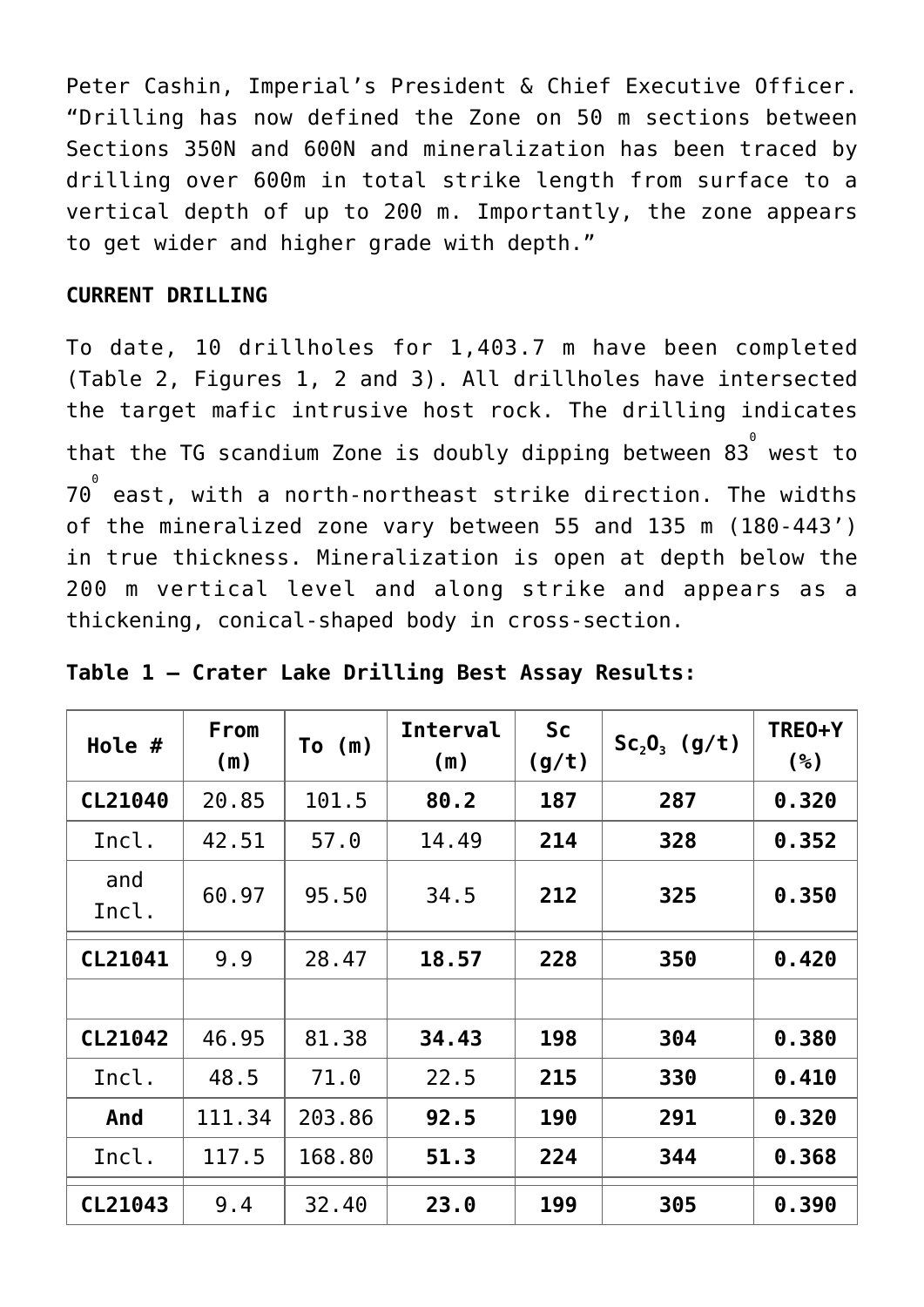| Incl.                                                                                                                                                                                                      | 9.4                                                                                                                                                                                                                                                         | 28,04 | 18.6 | 219 | 336                                                                                                                                                                                                     | 0.393 |
|------------------------------------------------------------------------------------------------------------------------------------------------------------------------------------------------------------|-------------------------------------------------------------------------------------------------------------------------------------------------------------------------------------------------------------------------------------------------------------|-------|------|-----|---------------------------------------------------------------------------------------------------------------------------------------------------------------------------------------------------------|-------|
| <b>NOTES:</b> $-1$ ppm of Sc metal equals 1.5338 ppm scandium oxide<br>$(Sc_2O_3)$ ; 1 g/t equals 1 ppm. TREO+Y includes oxides of La,<br>Ce, Pr, Nd, Sm, Eu, Gd, Tb, Dy, Ho, Er, Tm, Yb and Lu plus<br>Y. |                                                                                                                                                                                                                                                             |       |      |     |                                                                                                                                                                                                         |       |
|                                                                                                                                                                                                            | <b>SECTION 450N DRILLING</b>                                                                                                                                                                                                                                |       |      |     |                                                                                                                                                                                                         |       |
| $CL21044 -$                                                                                                                                                                                                | The hole intersected a cumulative thickness of<br>100.3 m of Sc-bearing mafic Olivine Ferrosyenite<br>(OLFESYN) intrusive with narrow intersections of<br>Pyroxene-rich ferrosyenite (PXFESYN), historically<br>observed to contain higher scandium grades. |       |      |     |                                                                                                                                                                                                         |       |
|                                                                                                                                                                                                            |                                                                                                                                                                                                                                                             |       |      |     |                                                                                                                                                                                                         |       |
| CL21045                                                                                                                                                                                                    |                                                                                                                                                                                                                                                             |       |      |     | The hole was a shallow overcut to CL21044. Drilling<br>intersected 68.3 m (224') of continuous OLFESYN<br>containing narrow intersections of higher-grading<br>PXFESYN from 18.7 to 87.0 m in the hole. |       |
| <b>SECTION 400N DRILLING</b>                                                                                                                                                                               |                                                                                                                                                                                                                                                             |       |      |     |                                                                                                                                                                                                         |       |

| OLFESYN, starting at 13.2 m in the hole.<br><b>SECTION 600N DRILLING</b><br>The hole intersected a continuous 116.5 m (382') |                                                                                                                                                                |  |  |  |  |
|------------------------------------------------------------------------------------------------------------------------------|----------------------------------------------------------------------------------------------------------------------------------------------------------------|--|--|--|--|
| CL21047                                                                                                                      | This hole was an overcut to 21046 to bring the<br>projection of the TG Zone to surface. The hole<br>intersected a cumulative thickness of 66.5 m of            |  |  |  |  |
|                                                                                                                              | from 83.0 to 92.0 m were observed in the hole. This<br>material has historically returned the very highest<br>scandium grades observed on the property.        |  |  |  |  |
| CL21046                                                                                                                      | This hole intersected a cumulative 71.5 m (234.5')<br>of Sc-bearing OLFESYN commencing at 43.0 m in the<br>hole. Narrow intersection of magnetite-rich PXFESYN |  |  |  |  |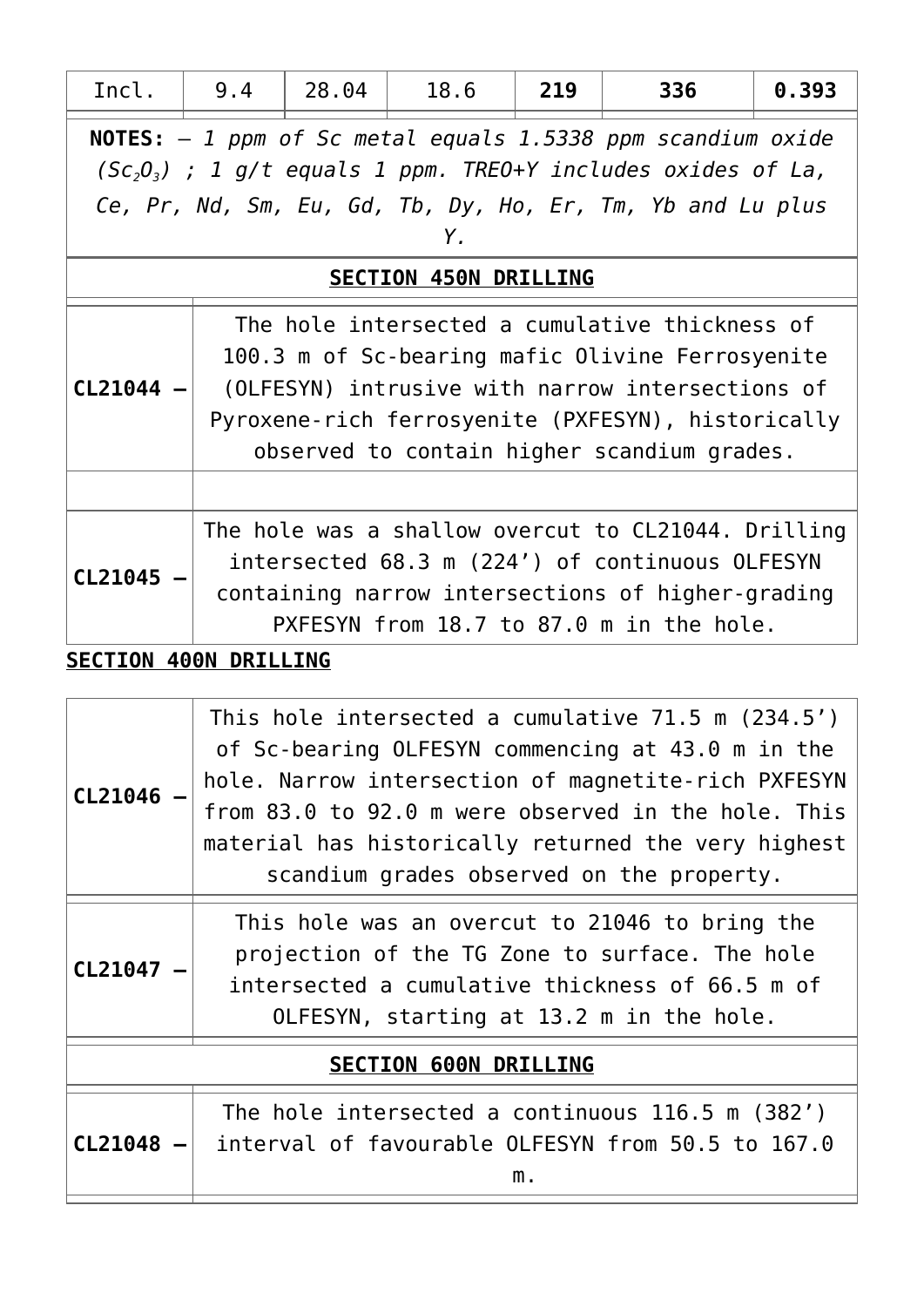| The hole was an overcut to hole CL21048 and                     |
|-----------------------------------------------------------------|
| $ CL21049 - $ intersected a continuous 78.0 m (255.8') interval |
| of favourable OLFESYN from 37.0 to 115.0 m.                     |

Drilling of hole CL21050 on Section 350N is currently in progress.

The core samples from holes CL21044 to CL21049 have been sent out for analyses and are expected to be delivered to Activation Laboratories later this week. Results are anticipated to be delivered within three weeks of receipt of this shipment.

**Table 2 – Borehole Location Table – Crater Lake Project, Quebec**

| <b>Borehole</b><br><b>Number</b> | Section |        | Easting Northing Azimuth |     | Dip   | Final<br>Length       |
|----------------------------------|---------|--------|--------------------------|-----|-------|-----------------------|
| CL21040                          | 550     | 440895 | 6133765                  | 305 | $-47$ | 117.0                 |
| CL21041                          | 500     | 440823 | 6133748                  | 305 | $-45$ | 50.3                  |
| CL21042                          | 550     | 440937 | 6133733                  | 305 | $-50$ | 213.9                 |
| CL21043                          | 550     | 440867 | 6133786                  | 305 | $-47$ | 69.9                  |
| CL21044                          | 450     | 440826 | 6133687                  | 305 | $-47$ | 186.8                 |
| CL21045                          | 450     | 440792 | 6133711                  | 305 | $-45$ | 108.0                 |
| CL21046                          | 400     | 440783 | 6133660                  | 305 | $-47$ | 190.0                 |
| CL21047                          | 400     | 440757 | 6133678                  | 305 | $-45$ | 126.0                 |
| CL21048                          | 600     | 440960 | 6133782                  | 305 | $-47$ | 208.0                 |
| CL21049                          | 600     | 440930 | 6133802                  | 305 | $-45$ | 133.8                 |
| CL21050                          | 350     | 440745 | 6133608                  | 305 | $-47$ | In<br><b>Progress</b> |

\* Borehole coordinates Datum : NAD83 Zone 20N

## **QA-QC Protocol**

Strict QA/QC protocols have been implemented for the Crater Lake Project, including the insertion of certified reference materials (standards), duplicates and blanks at regular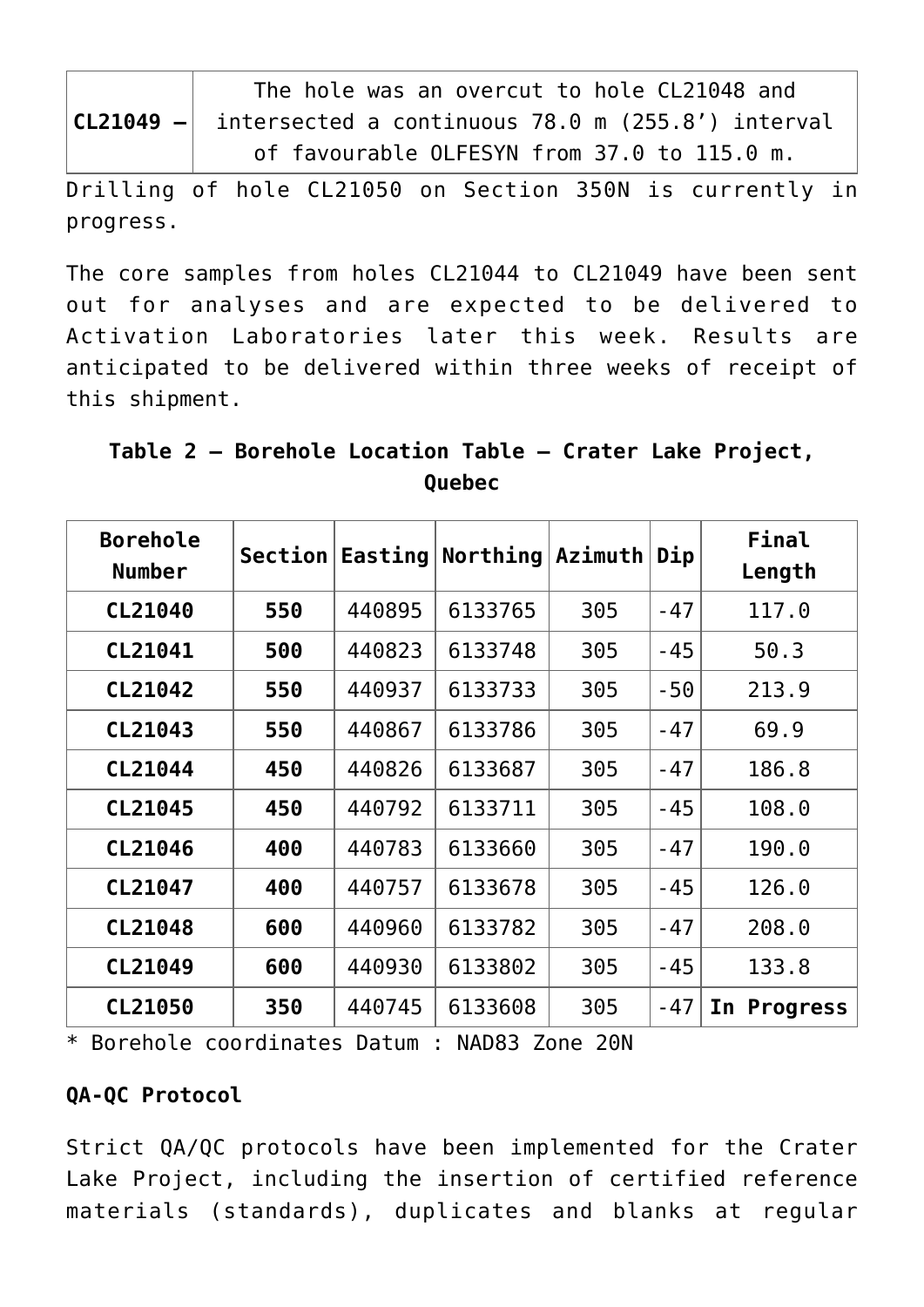intervals throughout the sequence of samples.

A total of 364 samples, including 23 QA-QC samples, were sent to an analytical laboratory. All sample preparation and analytical work was carried out by Actlabs at their facilities in Ancaster, Ontario. Several analytical techniques were used to characterize the samples, which are combined at Actlabs into the analytical package "8-REE". This package includes whole-rock and trace element analytic techniques. Whole Rock analyses are done via a lithium metaborate/tetraborate fusion inductively coupled plasma (ICP) finish. Trace elements are also analyzed by fusion ICP/MS.

The technical content in this press release was prepared, reviewed and certified by Pierre Guay, P. Geo., Imperial's Vice-President, Exploration, a Geologist and Qualified Person as defined by NI43-101.

#### **ABOUT IMPERIAL MINING GROUP LTD.**

*Imperial is a Canadian mineral exploration and development company focused on the advancement of its technology metals projects in Québec. Imperial is publicly listed on the TSX Venture Exchange as "IPG" and on the OTCQB Exchange as "IMPNF" and is led by an experienced team of mineral exploration and development professionals with a strong track record of mineral deposit discovery in numerous metal commodities.*

#### **For further information please contact:**

Peter J. Cashin President and Chief Executive Officer **Phone:** +1 (514) 360-0571 **Email:** [info@imperialmgp.com](mailto:info@imperialmgp.com)

CHF Capital Markets Iryna Zheliasko, Manager-Corporate Communications **Phone:** +1 (416) 868-1079 x229 **Email:** [iryna@chfir.com](mailto:iryna@chfir.com)

**Website:** [www.imperialmgp.com](https://www.globenewswire.com/Tracker?data=qarrkW7K2Q-dB3AxKO7Y5BDeY893E5QC9f1r5lr6afMLUeMCcmoJyx7l6cSAcQoL_UVfSua8edbpHpAhPLPHeT4nSHjWia6GvlYDIBmob8w=) **Twitter:** [@imperial\\_mini](https://www.globenewswire.com/Tracker?data=coHqq9jnSBJDDFbK9oCDxQRE_1PvqG8xajPaaTyNaFhNFt7JBIZXC1fnO11UyPuvUbWTXNEyv8ep97y5o0ATXXqmmM726DcmR8PaTEGOWxg=) [ng](https://www.globenewswire.com/Tracker?data=coHqq9jnSBJDDFbK9oCDxQRE_1PvqG8xajPaaTyNaFhNFt7JBIZXC1fnO11UyPuvUbWTXNEyv8ep97y5o0ATXXqmmM726DcmR8PaTEGOWxg=) **Facebook:** [Imperial Mining Group](https://www.globenewswire.com/Tracker?data=R8vCp9Acgycha_NgwaPeonDZfZCpTUlsxXwDHo0mQdvxORgFV0inGaMbvbi-k-K8LfQHNAgMJ7kxY6KMfrAEuJkl1_RduSzhh-SopMyz4xNJKD9q3hpecqELzbG03i0zPcbec8hMy-JXLclaw53POA==)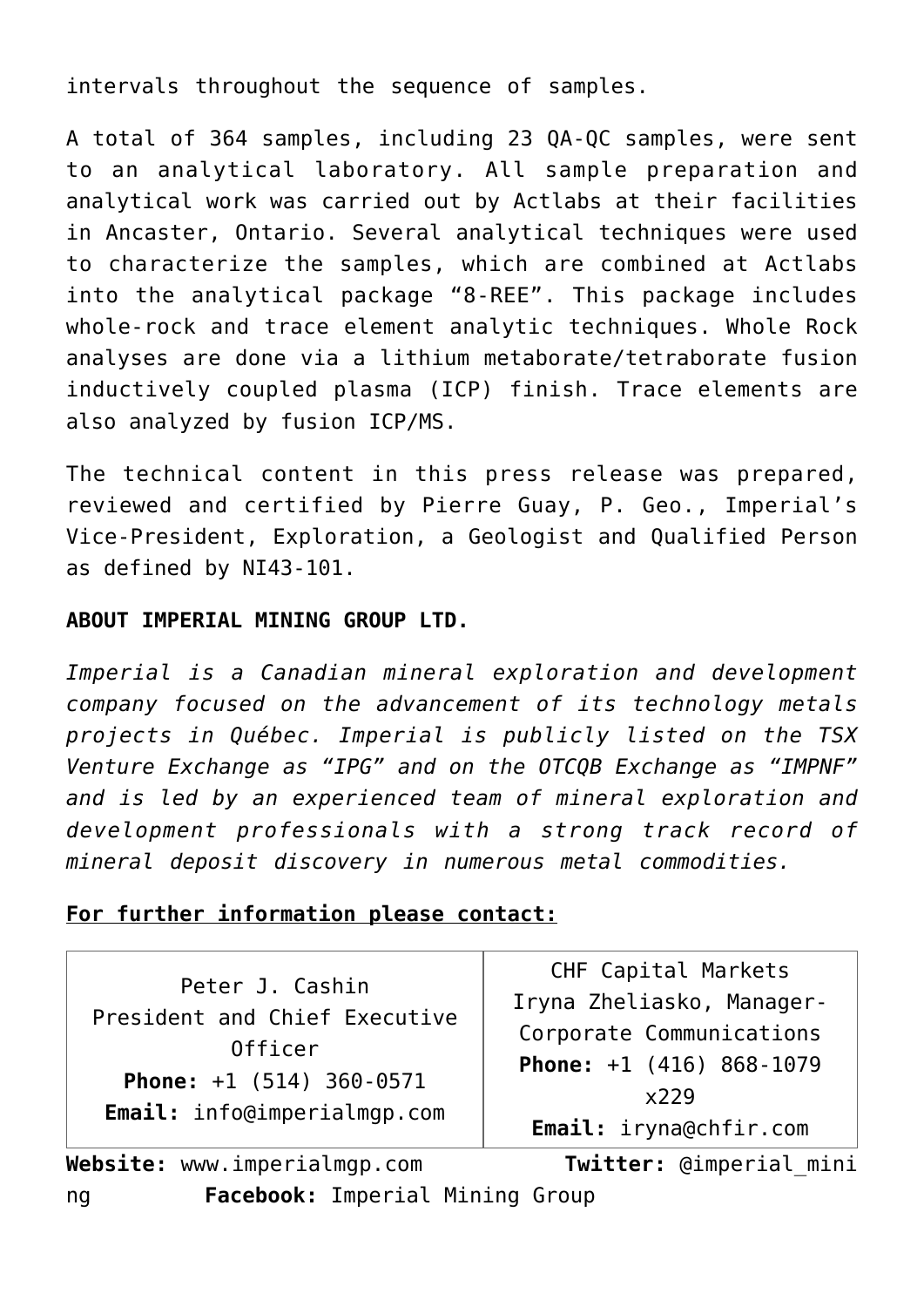*This press release may contain forward-looking statements relating to the Company's operations or to its business environment. Such statements are based on the Company's operations, estimates, forecasts, and projections, but are not guarantees of future performance and involve risks and uncertainties that are difficult to predict or control. Several factors could cause actual outcomes and results to differ materially from those expressed. These factors include those set forth in the corporate filings. Although any such forward-looking statements are based upon what management believes to be reasonable assumptions, the Company cannot guarantee that actual results will be consistent with these forward-looking statements. In addition, the Company disclaims any intention or obligation to update or revise any forwardlooking statements, for any reason. We also do not commit in any way to guarantee that we will continue reporting on items or issues that arise. Investors are cautioned that this press release contains quoted historical exploration results. These are derived from filed assessment reports and compiled from governmental databases. The Company and a QP have not independently verified and make no representations as to the accuracy of historical exploration results: these results should not be relied upon. Selected highlight results may not be indicative of average grades.*

*Neither TSX Venture Exchange nor its Regulation Services Provider (as that term is defined in the policies of the TSX Venture Exchange) accepts responsibility for the adequacy or accuracy of this release.*

### **Figure 1 – Crater Lake Drillhole Location Map**

[https://www.globenewswire.com/NewsRoom/AttachmentNg/f35c6912-b](https://www.globenewswire.com/Tracker?data=qEmjyOI_qAs6XZtSqB-fR-MyGPymYtX3O7R0ouh4c1emkHJdFo5VcSg2Gs5LWKg-mjZtCc1mKCxRTOc61y-EQChlZnRwaVnSKshBc2amWm5HgQSndhFKUuhh1to_yCyf5c4lXtwKpbtmLW-3Lp3mBYvg7mUwxHkDaods50kwjQm3FEGZwg9VIy7WVeHoXMrtAOR2lku_sG7I_VmtusYrSKtmUUopuL2yGb56FH_P6BdJxX6KDj9nXC6QZmrZuCy2HaJZfNbEQvIMSnpot9KH7A==) [b5d-4054-827a-b3fcd51bde2f](https://www.globenewswire.com/Tracker?data=qEmjyOI_qAs6XZtSqB-fR-MyGPymYtX3O7R0ouh4c1emkHJdFo5VcSg2Gs5LWKg-mjZtCc1mKCxRTOc61y-EQChlZnRwaVnSKshBc2amWm5HgQSndhFKUuhh1to_yCyf5c4lXtwKpbtmLW-3Lp3mBYvg7mUwxHkDaods50kwjQm3FEGZwg9VIy7WVeHoXMrtAOR2lku_sG7I_VmtusYrSKtmUUopuL2yGb56FH_P6BdJxX6KDj9nXC6QZmrZuCy2HaJZfNbEQvIMSnpot9KH7A==)

## **Figure 2 – Diamond Drill Cross-Section 500N, TG Zone, Crater Lake Project, Quebec**

[https://www.globenewswire.com/NewsRoom/AttachmentNg/a7418059-1](https://www.globenewswire.com/Tracker?data=qEmjyOI_qAs6XZtSqB-fR-MyGPymYtX3O7R0ouh4c1emkHJdFo5VcSg2Gs5LWKg-9QT2YqEXLJby-6ciTOxR4V7nG50WGRfd2CaAokwL3an-yXu2naFEz3OXUdlxF0PQBbBChkBF7H5Fygw8bdcY0XuwzN_rZsUUzq4-_YAbRar6HvSYYBbC-0Xa6BlgtgnE05WlPN-AKVZB2YZ6M3PkXXoV-BVkNMvg5WFUKN8K3xwE0nQ-Il9iLGOotxOK0hosu2Txjzhwc11oQsvlwy8j0Q==) [b08-461a-a6f6-99f39d8ef862](https://www.globenewswire.com/Tracker?data=qEmjyOI_qAs6XZtSqB-fR-MyGPymYtX3O7R0ouh4c1emkHJdFo5VcSg2Gs5LWKg-9QT2YqEXLJby-6ciTOxR4V7nG50WGRfd2CaAokwL3an-yXu2naFEz3OXUdlxF0PQBbBChkBF7H5Fygw8bdcY0XuwzN_rZsUUzq4-_YAbRar6HvSYYBbC-0Xa6BlgtgnE05WlPN-AKVZB2YZ6M3PkXXoV-BVkNMvg5WFUKN8K3xwE0nQ-Il9iLGOotxOK0hosu2Txjzhwc11oQsvlwy8j0Q==)